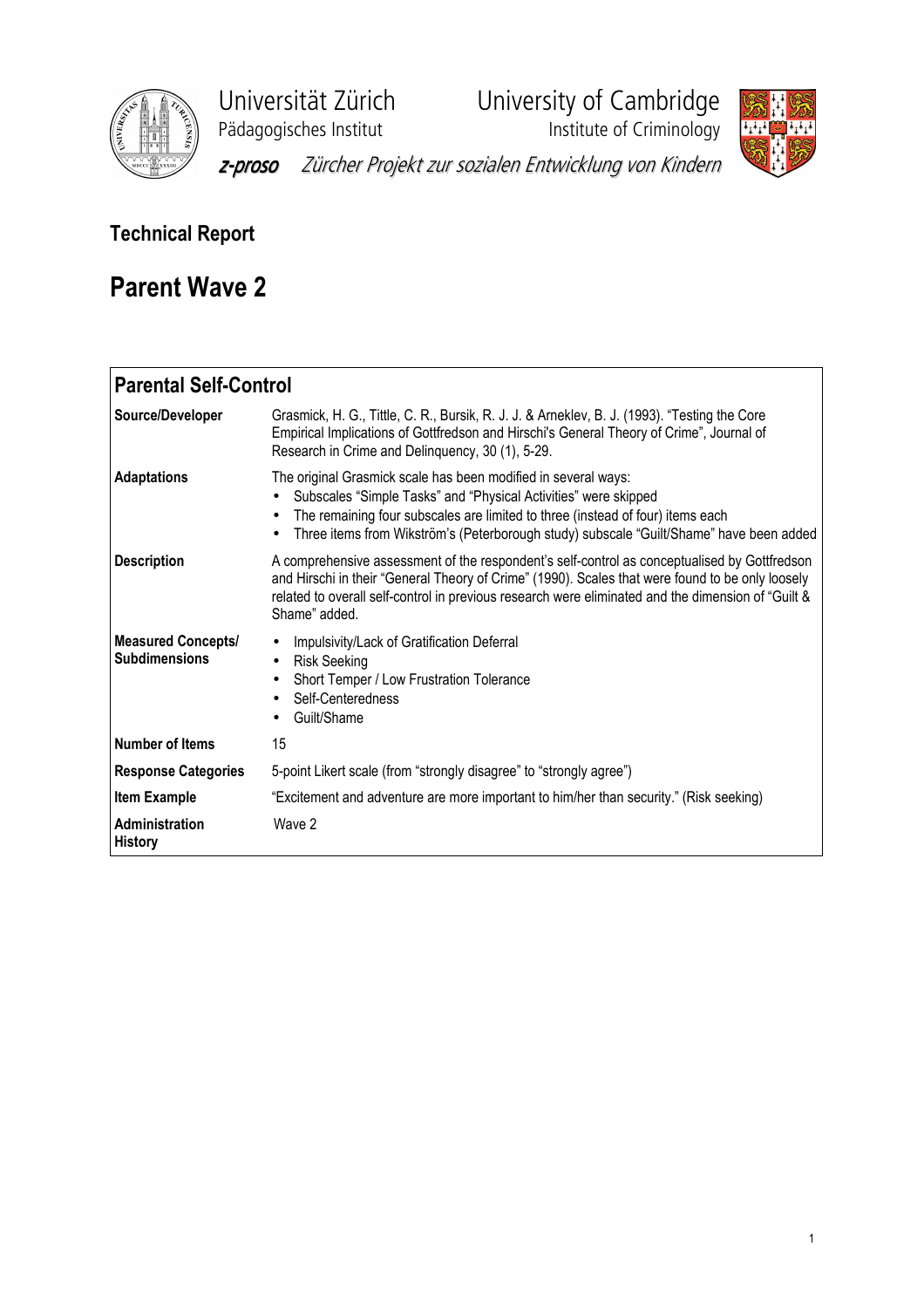# Parental Self-Control Scale – Subscale "Impulsivity/Lack of Gratification Deferral"

#### Variable • 5-point Likert scale

### Values

- 1- strongly disagree 2- somewhat disagree
	- 3- neither agree nor disagree
	- 4- somewhat agree
	- 5- strongly agree
	- 7- Does not apply (MISSING)
	- 8- Don't know/ Can't remember (MISSING)
- 9- No answer/ Answer refused (MISSING)

# Variable

| Variable<br>Wording & | Variable Name    | Label         | Wordina                                                                                       | Missings (%) |
|-----------------------|------------------|---------------|-----------------------------------------------------------------------------------------------|--------------|
| Case                  | P2 9010 1        | Impulsivity 1 | I often act on the spur of the moment without stopping to think                               | $(0.4\%)$    |
| <b>Summary</b>        | P2 9010 2        | Impulsivity 2 | I often do whatever brings me pleasure here and now, even at the cost of some distant<br>goal | $(0.8\%)$    |
|                       | P2 9010 3        | Impulsivity 3 | I am more concerned with what happens to me in the short run than in the long run             | $(0.3\%)$    |
|                       | Total N = $1190$ |               |                                                                                               |              |

#### **Descriptive**

| <b>Statistics</b> |  |
|-------------------|--|
|                   |  |

| Variable<br>Name      | Label         | Mean | Standard<br>Deviation | Min. | Max. | <b>Skewness</b> | <b>Kurtosis</b> | <b>Item-Scale</b><br>Correlation | $\alpha$ If Item<br>Removed<br>$(\alpha = .353)$ |
|-----------------------|---------------|------|-----------------------|------|------|-----------------|-----------------|----------------------------------|--------------------------------------------------|
| P <sub>2</sub> 9010 1 | Impulsivity 1 | 2.77 | .28                   |      |      | .096            | $-1.22$         | .178                             | .318                                             |
| P2 9010 2             | Impulsivity 2 | 2.06 | . 11                  |      |      | .915            | $-.040$         | .226                             | .228                                             |
| 9010 3<br>P2          | Impulsivity 3 | 3.12 | .29                   |      |      | $-143$          | $-1.12$         | .208                             | .256                                             |

#### Sum Index Impulsivity Subscale (P2\_impuls)

| <b>Descriptive</b> |                  |       |      | <b>Standard</b>  |      |      | Skew-  |          |    | <b>ANOVA</b> |      |
|--------------------|------------------|-------|------|------------------|------|------|--------|----------|----|--------------|------|
| <b>Statistics</b>  | Group            | N     | Mean | <b>Deviation</b> | Min. | Max. | ness   | Kurtosis | df | F            | p    |
|                    | Full sample      | 1,187 | 1.65 | .815             | .000 | 4.00 | .134   | $-322$   |    |              |      |
|                    | Gender           |       |      |                  |      |      |        |          |    | .141         | .708 |
|                    | Girls            | 567   | 1.66 | .828             | .000 | 4.00 | .102   | $-314$   |    |              |      |
|                    | Boys             | 620   | 1.64 | .804             | .000 | 4.00 | .164   | $-325$   |    |              |      |
|                    | Treatment        |       |      |                  |      |      |        |          | 3  | .508         | .677 |
|                    | Control          | 315   | 1.69 | .831             | .000 | 4.00 | .045   | $-485$   |    |              |      |
|                    | Triple P         | 283   | 1.65 | .805             | .000 | 4.00 | .090   | $-275$   |    |              |      |
|                    | <b>PATHS</b>     | 333   | 1.64 | .781             | .000 | 4.00 | .179   | $-0.98$  |    |              |      |
|                    | Combination      | 256   | 1.60 | .852             | .000 | 4.00 | .236   | $-347$   |    |              |      |
|                    | Language         |       |      |                  |      |      |        |          | 8  | 8.08         | .000 |
|                    | German           | 796   | 1.72 | .760             | .000 | 3.67 | .070   | $-419$   |    |              |      |
|                    | Albanian         | 69    | 1.24 | .814             | .000 | 3.33 | .539   | .067     |    |              |      |
|                    | Bos./Cro./ Serb. | 85    | 1.55 | .816             | .000 | 3.67 | .316   | $-159$   |    |              |      |
|                    | English          | 18    | 1.04 | .731             | .000 | 2.67 | .067   | .036     |    |              |      |
|                    | Italian          | 17    | 1.90 | 1.03             | .667 | 4.00 | .664   | $-136$   |    |              |      |
|                    | Portuguese       | 70    | 1.46 | .848             | .000 | 4.00 | .428   | .176     |    |              |      |
|                    | Spanish          | 46    | 1.64 | .893             | .000 | 3.67 | .218   | $-368$   |    |              |      |
|                    | Tamil            | 48    | 1.98 | .835             | .000 | 4.00 | $-147$ | .263     |    |              |      |
|                    | Turkish          | 38    | 1.18 | 1.08             | .000 | 4.00 | .896   | .245     |    |              |      |

#### Comments:

1) The scale has been constructed by taking the average of all the variables. The maximum number of missing values allowed was 1. For the purpose of rescaling, 1 has been subtracted from the total scale.

2) The results of the ANOVA are highly significant for the language groups  $(F(8,1178) = 8.08, p < .001)$ . ANOVA yielded no significant results for either the gender groups  $(F(1,1185) = .141, p > .05)$  or the treatment groups  $(F(3,1183) = .508, p > .05)$ .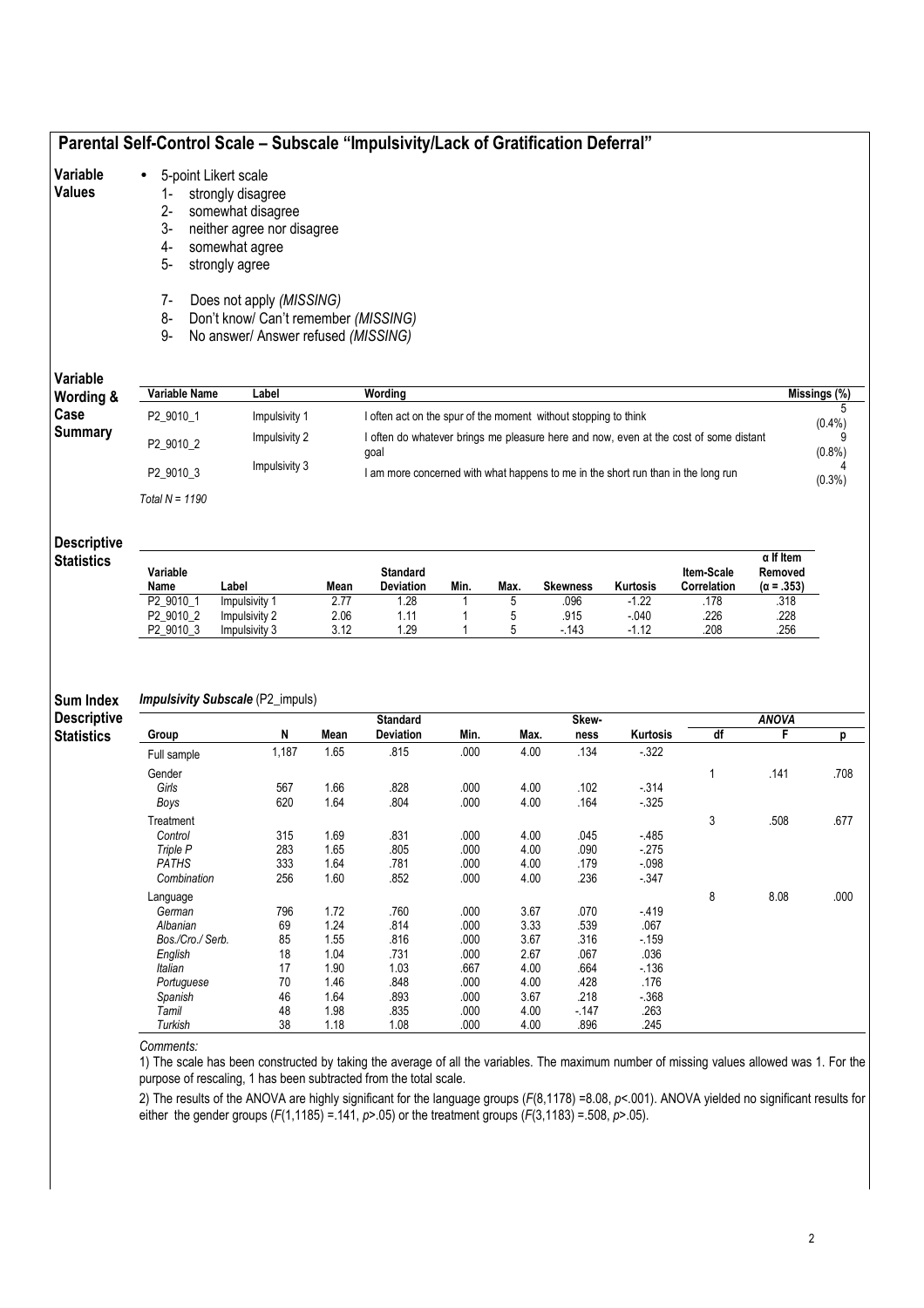| <b>Correlations</b> | <b>Impulsivity Subscale</b> (P2_impuls) |         |                |      |          |                |     |          |                |     |  |  |  |
|---------------------|-----------------------------------------|---------|----------------|------|----------|----------------|-----|----------|----------------|-----|--|--|--|
| with                |                                         |         | Full           |      |          |                |     |          |                |     |  |  |  |
| Subscales &         |                                         |         | Sample         |      |          | <b>Girls</b>   |     |          | <b>Boys</b>    |     |  |  |  |
| <b>DVs</b>          | Variable                                |         | P <sub>2</sub> | N    | r        | P <sub>2</sub> | N   |          | P <sub>2</sub> | N   |  |  |  |
|                     | <b>Subscales</b>                        |         |                |      |          |                |     |          |                |     |  |  |  |
|                     | Risk-seeking                            | .374    | $***$          | 1187 | .397     | $***$          | 567 | .357     | $***$          | 620 |  |  |  |
|                     | Short temper                            | .190    | $***$          | 1184 | .171     | $***$          | 566 | .207     | $***$          | 618 |  |  |  |
|                     | Self-Centeredness                       | .327    | $***$          | 1186 | .325     | $***$          | 566 | .329     | $***$          | 620 |  |  |  |
|                     | Guilt/Shame                             | .059    | $\star$        | 1179 | .068     | ns             | 564 | .049     | ns             | 615 |  |  |  |
|                     | Parent SBQ                              |         |                |      |          |                |     |          |                |     |  |  |  |
|                     | Aggression                              | .145    | $***$          | 1185 | .132     | $***$          | 566 | .163     | $***$          | 619 |  |  |  |
|                     | Prosociality                            | $-.071$ | $\star$        | 1183 | $-.024$  | ns             | 563 | $-.118$  | $***$          | 620 |  |  |  |
|                     | Teacher SBQ                             |         |                |      |          |                |     |          |                |     |  |  |  |
|                     | Aggression                              | .006    | ns             | 1158 | .043     | ns             | 553 | $-.021$  | ns             | 605 |  |  |  |
|                     | Prosociality                            | $-.031$ | ns             | 1159 | $-0.042$ | ns             | 554 | $-.028$  | ns             | 605 |  |  |  |
|                     | Child SBQ                               |         |                |      |          |                |     |          |                |     |  |  |  |
|                     | Aggression                              | .062    | $\star$        | 1173 | .105     | $\star$        | 558 | .033     | ns             | 615 |  |  |  |
|                     | Prosociality                            | $-.007$ | ns             | 1173 | .035     | ns             | 558 | $-0.038$ | ns             | 615 |  |  |  |

Comments : The Impulsivity Subscale is positively correlated with the three negative parental self-control subscales. The correlations are significant and range from low to moderate, pointing to good divergent validity. Impulsivity is also positively correlated to guilt/shame, but the correlations are weak and almost nil. The subscale does not have much correlation with any of the child aggression/prosociality measures, except the weak correlation with the parent-reported child aggression. Overall, the subscale yields low predictive validity.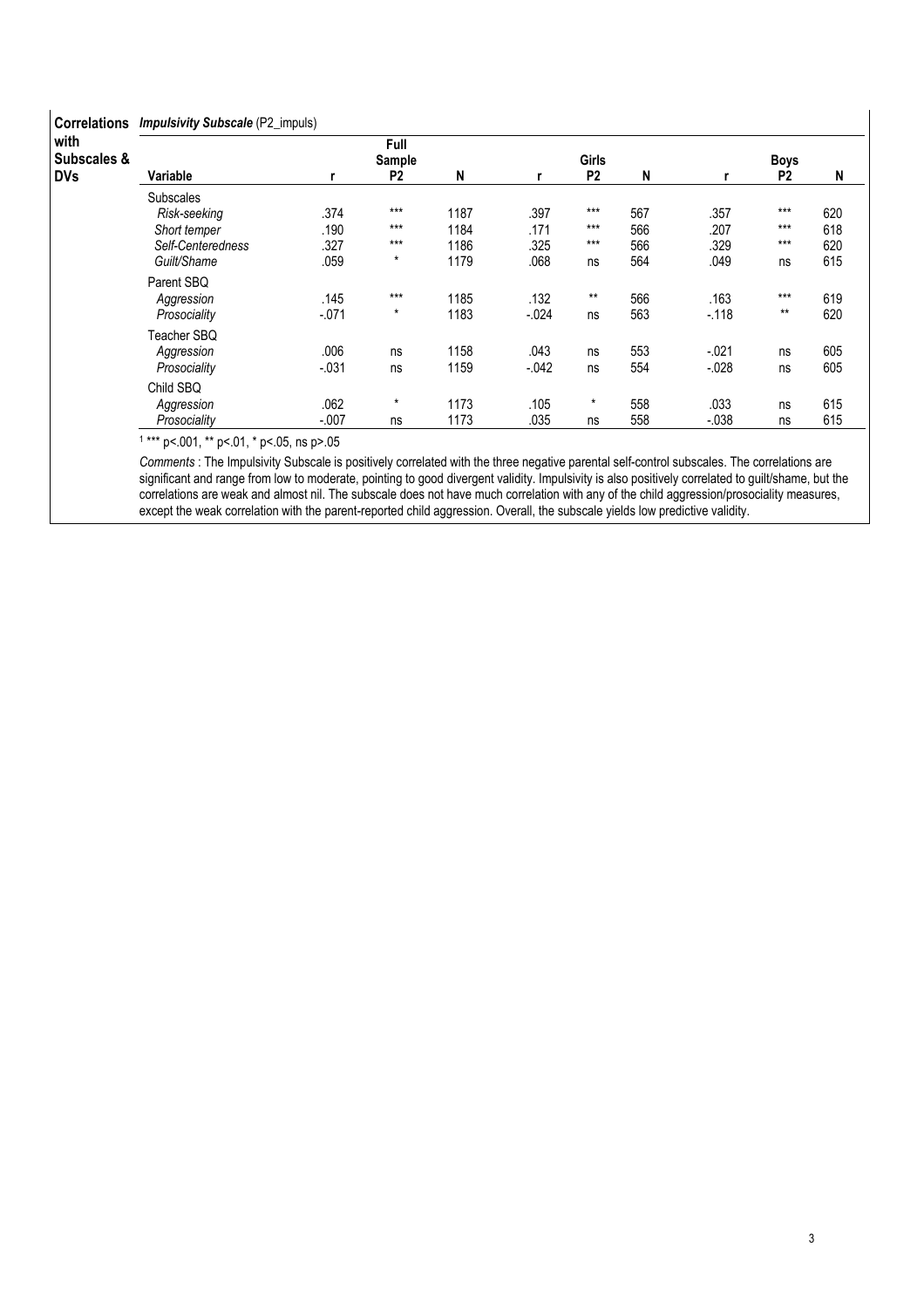# Parental Self-Control Scale – Subscale "Risk Seeking"

## Values

- 1- strongly disagree 2- somewhat disagree
	- 3- neither agree nor disagree
	- 4- somewhat agree
	- 5- strongly agree
	- 7- Does not apply (MISSING)
	- 8- Don't know/ Can't remember (MISSING)
	- 9- No answer/ Answer refused (MISSING)

# Variable

| Variable<br>Wording & | Variable Name    | Label          | Wordina                                                                    | Missings (%) |
|-----------------------|------------------|----------------|----------------------------------------------------------------------------|--------------|
| Case                  | P2 9010 4        | Risk seeking 1 | Sometimes I take a risk just for the fun of it                             | $(0.3\%)$    |
| <b>Summary</b>        | P2 9010 5        | Risk seeking 2 | I sometimes find it exciting to do things for which I might get in trouble | $(1.0\%)$    |
|                       | P2 9010 6        | Risk seeking 3 | Excitement and adventure are more important to me than security            | $(0.6\%)$    |
|                       | Total $N = 1190$ |                |                                                                            |              |

#### **Descriptive**

| <b>Statistics</b> |  |
|-------------------|--|
|                   |  |

| Variable<br>Name      | Label          | Mean | Standard<br><b>Deviation</b> | Min. | Max. | <b>Skewness</b> | Kurtosis | <b>Item-Scale</b><br>Correlation | $\alpha$ If Item<br>Removed<br>$(\alpha = .690)$ |
|-----------------------|----------------|------|------------------------------|------|------|-----------------|----------|----------------------------------|--------------------------------------------------|
| P2 9010 4             | Risk seeking 1 | ∣.83 | .09                          |      |      | 1.20            | .435     | .548                             | .541                                             |
| P <sub>2</sub> 9010 5 | Risk seeking 2 | 1.73 | .06                          |      |      | .42             | 07. ،    | .463                             | .655                                             |
| P <sub>2</sub> 9010 6 | Risk seeking 3 | . 56 | .853                         |      |      | .59             | 2.16     | .524                             | .591                                             |

#### Sum Index Risk Seeking Subscale (P2\_risk)

| <b>Descriptive</b> |                  |       |      | <b>Standard</b> |      |      | Skew- |          |    | <b>ANOVA</b> |      |
|--------------------|------------------|-------|------|-----------------|------|------|-------|----------|----|--------------|------|
| <b>Statistics</b>  | Group            | N     | Mean | Deviation       | Min. | Max. | ness  | Kurtosis | df | F            | р    |
|                    | Full sample      | 1,187 | .704 | .790            | .000 | 3.33 | 1.12  | .566     |    |              |      |
|                    | Gender           |       |      |                 |      |      |       |          |    | 2.77         | .096 |
|                    | Girls            | 567   | .664 | .759            | .000 | 3.33 | 1.10  | .485     |    |              |      |
|                    | Boys             | 620   | .740 | .817            | .000 | 3.33 | 1.11  | .565     |    |              |      |
|                    | Treatment        |       |      |                 |      |      |       |          | 3  | .928         | .427 |
|                    | Control          | 315   | .757 | .801            | .000 | 3.33 | 1.05  | .574     |    |              |      |
|                    | Triple P         | 283   | .706 | .835            | .000 | 3.33 | 1.17  | .545     |    |              |      |
|                    | <b>PATHS</b>     | 333   | .697 | .770            | .000 | 3.00 | 1.04  | .265     |    |              |      |
|                    | Combination      | 256   | .646 | .751            | .000 | 3.33 | 1.22  | 1.02     |    |              |      |
|                    | Language         |       |      |                 |      |      |       |          | 8  | 10.14        | .000 |
|                    | German           | 796   | .798 | .759            | .000 | 3.33 | .943  | .352     |    |              |      |
|                    | Albanian         | 69    | .155 | .407            | .000 | 2.33 | 3.49  | 14.01    |    |              |      |
|                    | Bos./Cro./ Serb. | 85    | .714 | .933            | .000 | 3.33 | 1.18  | .272     |    |              |      |
|                    | English          | 18    | .574 | .684            | .000 | 1.67 | .789  | $-1.07$  |    |              |      |
|                    | Italian          | 17    | .549 | .866            | .000 | 3.00 | 2.09  | 3.97     |    |              |      |
|                    | Portuguese       | 70    | .471 | .856            | .000 | 3.33 | 1.99  | 3.28     |    |              |      |
|                    | Spanish          | 46    | .572 | .860            | .000 | 3.00 | 1.57  | 1.69     |    |              |      |
|                    | Tamil            | 48    | .931 | .891            | .000 | 2.67 | .463  | $-1.08$  |    |              |      |
|                    | Turkish          | 38    | .140 | .494            | .000 | 2.67 | 4.26  | 19.65    |    |              |      |

#### Comments:

1) The scale has been constructed by taking the average of all the variables. The maximum number of missing values allowed was 1. For the purpose of rescaling, 1 has been subtracted from the total scale.

2) The results of the ANOVA are highly significant for the language groups (F(8,1178) =10.14, p<.001). ANOVA yielded no significant results for either the gender groups (F(1,1185) =2.77, p>.05) or the treatment groups  $(F(3,1183) = 928, p > .05)$ .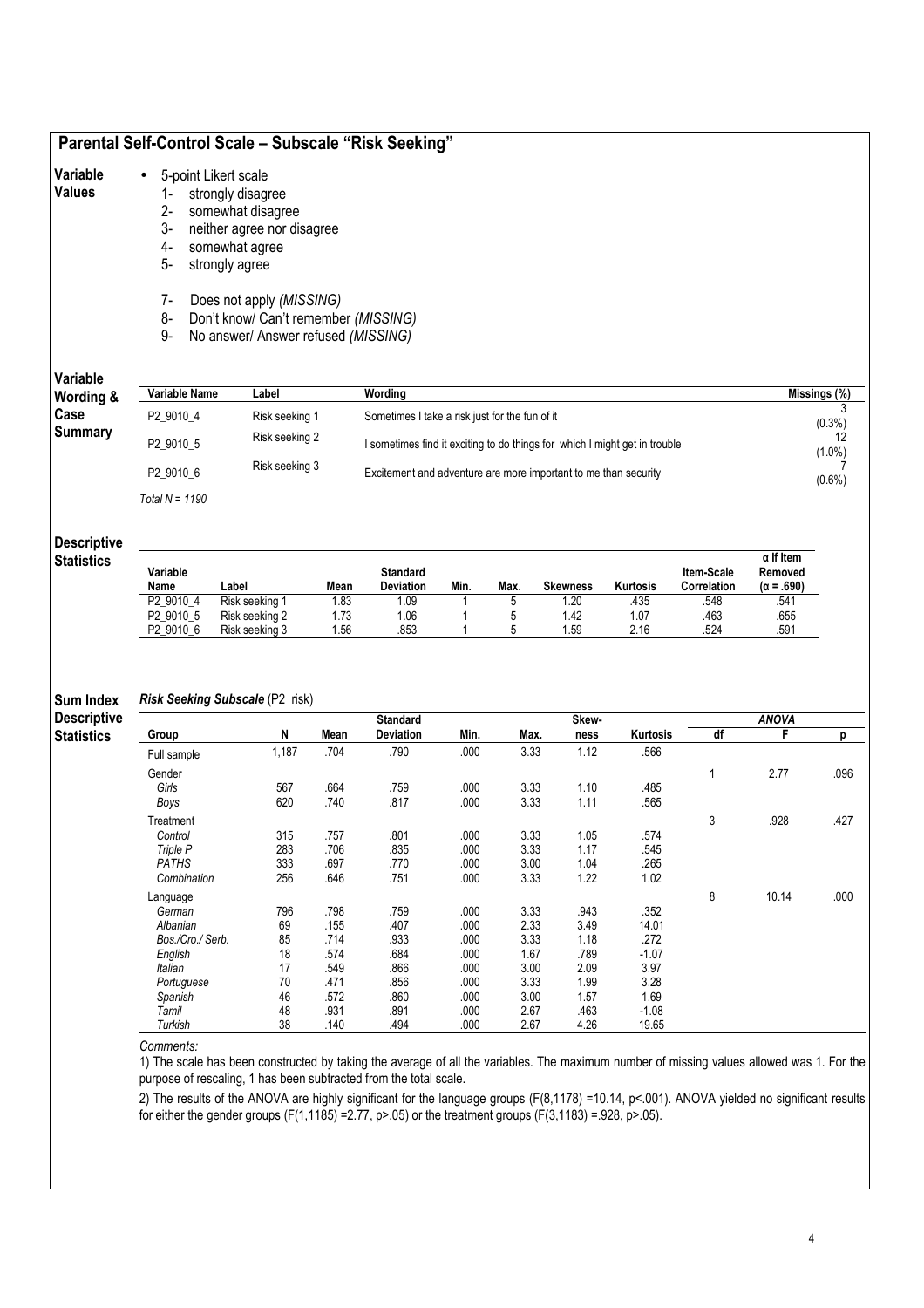| <b>Correlations</b>            | Risk Seeking Subscale (P2_risk) |         |                |      |         |                |     |          |                |     |  |  |  |
|--------------------------------|---------------------------------|---------|----------------|------|---------|----------------|-----|----------|----------------|-----|--|--|--|
| with<br><b>Subscales &amp;</b> |                                 |         | Full<br>Sample |      |         | <b>Girls</b>   |     |          | <b>Boys</b>    |     |  |  |  |
| <b>DVs</b>                     | Variable                        |         | P <sub>2</sub> | N    | r       | P <sub>2</sub> | N   |          | P <sub>2</sub> | N   |  |  |  |
|                                | <b>Subscales</b>                |         |                |      |         |                |     |          |                |     |  |  |  |
|                                | <i>Impulsivity</i>              | .374    | $***$          | 1187 | .397    | $***$          | 567 | .357     | $***$          | 620 |  |  |  |
|                                | Short temper                    | .201    | $***$          | 1184 | .221    | $***$          | 566 | .184     | ***            | 618 |  |  |  |
|                                | Self-Centeredness               | .361    | $***$          | 1186 | .354    | $***$          | 566 | .367     | $***$          | 620 |  |  |  |
|                                | Guilt/Shame                     | .135    | $***$          | 1179 | .128    | $***$          | 564 | .147     | $***$          | 615 |  |  |  |
|                                | Parent SBQ                      |         |                |      |         |                |     |          |                |     |  |  |  |
|                                | Aggression                      | .175    | $***$          | 1185 | .194    | $***$          | 566 | .152     | $***$          | 619 |  |  |  |
|                                | Prosociality                    | $-.063$ | $\star$        | 1183 | $-.078$ | ns             | 563 | $-0.38$  | ns             | 620 |  |  |  |
|                                | Teacher SBQ                     |         |                |      |         |                |     |          |                |     |  |  |  |
|                                | Aggression                      | $-.050$ | ns             | 1158 | .012    | ns             | 553 | $-.109$  | $***$          | 605 |  |  |  |
|                                | Prosociality                    | $-060$  | $\star$        | 1159 | $-.058$ | ns             | 554 | $-0.035$ | ns             | 605 |  |  |  |
|                                | Child SBQ                       |         |                |      |         |                |     |          |                |     |  |  |  |
|                                | Aggression                      | .091    | $***$          | 1173 | .097    | $\star$        | 558 | .077     | ns             | 615 |  |  |  |
|                                | Prosociality                    | $-.034$ | ns             | 1173 | .102    | $\star$        | 558 | $-.105$  | $***$          | 615 |  |  |  |

Comments : The Risk-Seeking Subscale is positively correlated with the other three negative parental self-control subscales. The correlations are significant and moderate, pointing to good divergent validity. Parental risk-seeking is also positively but weakly correlated with the guilt/shame subscale. The subscale does not have much correlation with any of the child aggression/prosociality measures, except the weak correlation with the parent-reported child aggression. Overall, the subscale yields low predictive validity.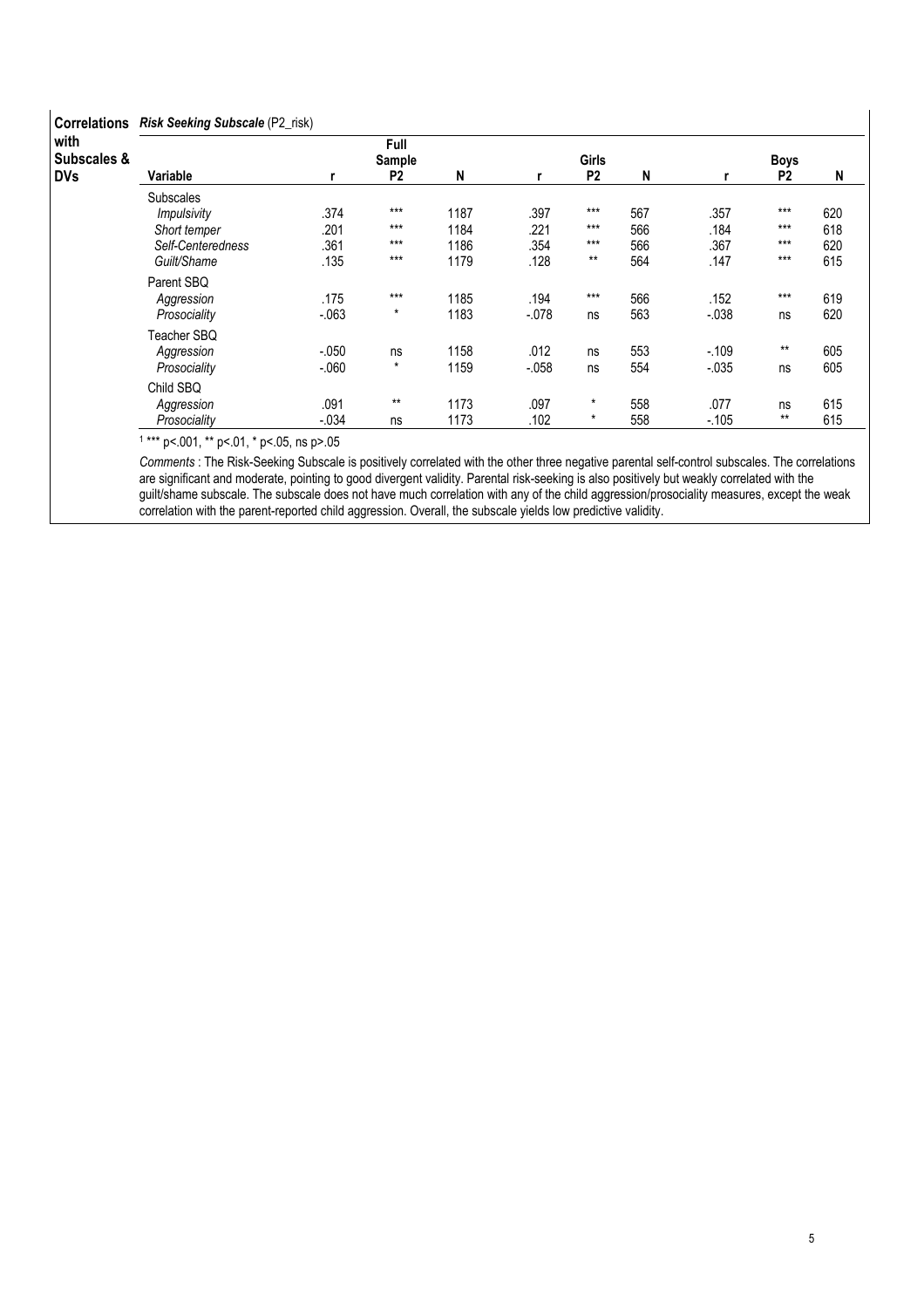# Parental Self-Control Scale – Subscale "Short Temper"

#### Variable • 5-point Likert scale

#### Values

- 1- strongly disagree 2- somewhat disagree
	-
	- 3- neither agree nor disagree somewhat agree
	- 5- strongly agree
	-
	- 7- Does not apply (MISSING) 8- Don't know/ Can't remember (MISSING)
	- 9- No answer/ Answer refused (MISSING)
	-

### Variable

| Variable<br>Wording & | Variable Name         | Label          | Wordina                                                                                               | Missings (%)    |
|-----------------------|-----------------------|----------------|-------------------------------------------------------------------------------------------------------|-----------------|
| Case                  | P <sub>2</sub> 9010 7 | Short Temper 1 | I lose my temper pretty easily                                                                        | $(0.5\%)$       |
| <b>Summary</b>        | P2 9010 8             | Short Temper 2 | When I am really angry, other people better stay away from me                                         | $(0.6\%)$       |
|                       | P2 9010 9             | Short Temper 3 | When I have a serious disagreement with someone, it is usually hard for me to talk<br>calmly about it | 15<br>$(1.3\%)$ |
|                       | Total $N = 980$       |                |                                                                                                       |                 |

### Descriptive

| Variable<br>Name      | Label          | Mean | <b>Standard</b><br><b>Deviation</b> | Min. | Max. | <b>Skewness</b> | Kurtosis | <b>Item-Scale</b><br>Correlation | $\alpha$ If Item<br>Removed<br>$(\alpha = .551)$ |
|-----------------------|----------------|------|-------------------------------------|------|------|-----------------|----------|----------------------------------|--------------------------------------------------|
| P <sub>2</sub> 9010 7 | Short Temper 1 | 2.09 | .04                                 |      |      | .877            | 086      | .377                             | .443                                             |
| P <sub>2</sub> 9010 8 | Short Temper 2 | 2.88 | .35                                 |      |      | $-016$          | $-1.32$  | .359                             | 463                                              |
| P <sub>2</sub> 9010 9 | Short Temper 3 | 2.96 | .25                                 |      |      | $-101$          | $-1.24$  | .364                             | .448                                             |

#### Sum Index Short Temper Subscale (P2\_temper)

| <b>Descriptive</b> |                  |       |      | <b>Standard</b>  |      |      | Skew-  |          |    | <b>ANOVA</b> |      |
|--------------------|------------------|-------|------|------------------|------|------|--------|----------|----|--------------|------|
| <b>Statistics</b>  | Group            | N     | Mean | <b>Deviation</b> | Min. | Max. | ness   | Kurtosis | df | F            | p    |
|                    | Full sample      | 1,184 | 1.64 | .891             | .000 | 4.00 | .086   | $-475$   |    |              |      |
|                    | Gender           |       |      |                  |      |      |        |          |    | .703         | .402 |
|                    | Girls            | 566   | 1.62 | .886             | .000 | 4.00 | .080   | $-458$   |    |              |      |
|                    | Boys             | 618   | 1.66 | .897             | .000 | 4.00 | .090   | $-486$   |    |              |      |
|                    | Treatment        |       |      |                  |      |      |        |          | 3  | 1.94         | .122 |
|                    | Control          | 314   | 1.67 | .911             | .000 | 4.00 | .152   | $-436$   |    |              |      |
|                    | Triple P         | 283   | 1.69 | .878             | .000 | 4.00 | $-040$ | $-404$   |    |              |      |
|                    | <b>PATHS</b>     | 331   | 1.67 | .844             | .000 | 4.00 | .033   | $-354$   |    |              |      |
|                    | Combination      | 256   | 1.53 | .935             | .000 | 4.00 | .224   | $-630$   |    |              |      |
|                    | Language         |       |      |                  |      |      |        |          | 8  | 3.33         | .001 |
|                    | German           | 795   | 1.70 | .789             | .000 | 4.00 | $-044$ | $-437$   |    |              |      |
|                    | Albanian         | 67    | 1.54 | 1.06             | .000 | 4.00 | .189   | $-.964$  |    |              |      |
|                    | Bos./Cro./ Serb. | 85    | 1.84 | 1.13             | .000 | 4.00 | .126   | $-1.18$  |    |              |      |
|                    | English          | 18    | 1.57 | .941             | .000 | 3.00 | $-351$ | $-592$   |    |              |      |
|                    | Italian          | 17    | 1.18 | 1.26             | .000 | 4.00 | 1.06   | .515     |    |              |      |
|                    | Portuguese       | 70    | 1.54 | 1.12             | .000 | 4.00 | .481   | $-569$   |    |              |      |
|                    | Spanish          | 46    | 1.33 | .926             | .000 | 4.00 | .414   | $-076$   |    |              |      |
|                    | Tamil            | 48    | 1.41 | .981             | .000 | 3.33 | .136   | $-1.16$  |    |              |      |
|                    | Turkish          | 38    | 1.38 | .918             | .000 | 4.00 | .454   | .657     |    |              |      |

#### Comments:

1) The scale has been constructed by taking the average of all the variables. The maximum number of missing values allowed was 1. For the purpose of rescaling, 1 has been subtracted from the total scale.

2) The results of the ANOVA are highly significant for the language groups  $(F(8,1175) = 3.33, p < 0.001)$ . ANOVA yielded no significant results for either the gender groups (F(1,1182) = 703, p>.05) or the treatment groups ( $\overline{F(3,1180)}$  = 1.94, p>.05).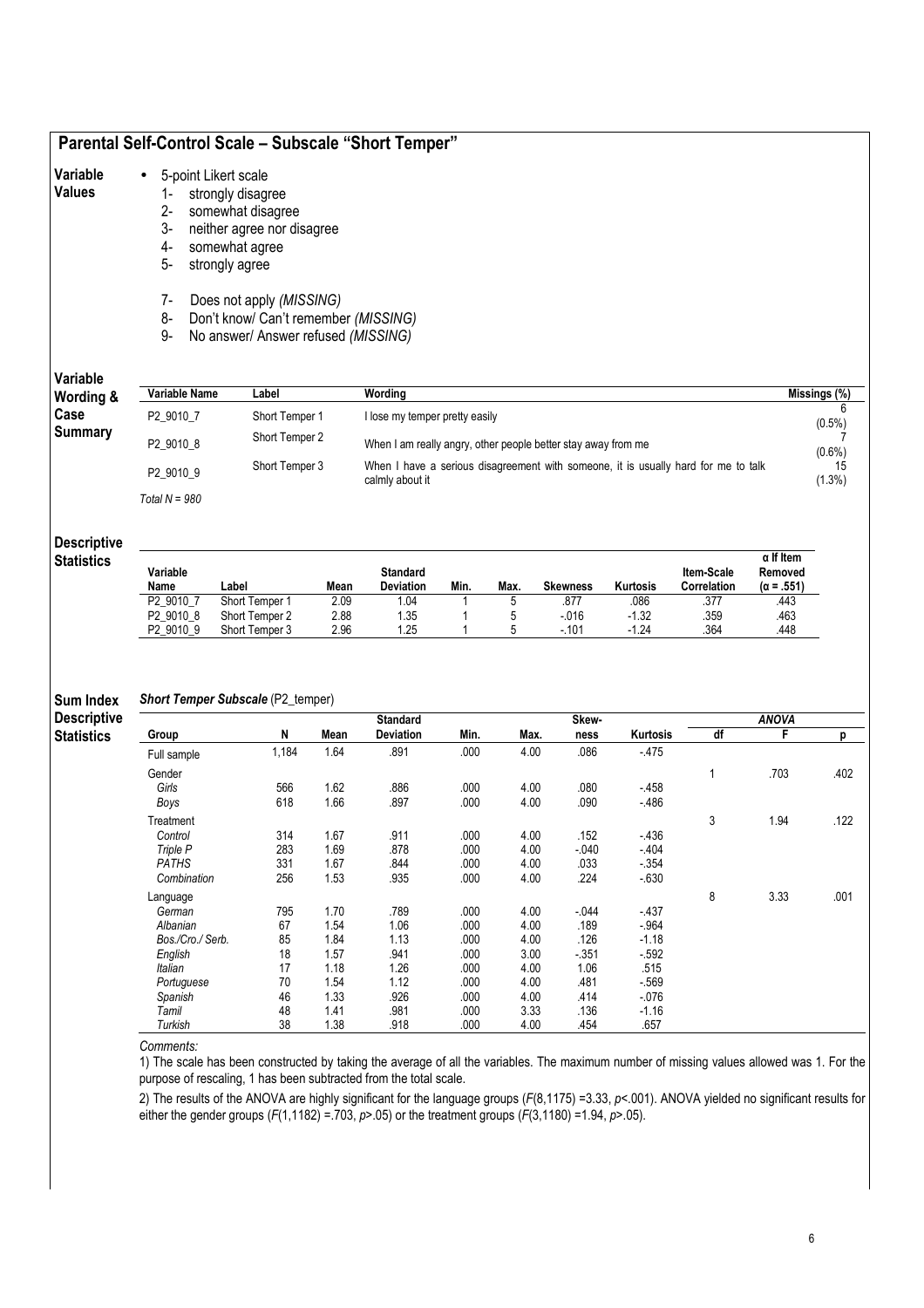| <b>Correlations</b>            | <b>Short Temper Subscale (P2_temper)</b> |         |                          |      |          |                |     |         |                        |     |
|--------------------------------|------------------------------------------|---------|--------------------------|------|----------|----------------|-----|---------|------------------------|-----|
| with<br><b>Subscales &amp;</b> |                                          |         | Full                     |      |          | Girls          |     |         |                        |     |
| <b>DVs</b>                     | Variable                                 |         | Sample<br>P <sub>2</sub> | N    |          | P <sub>2</sub> | N   |         | Boys<br>P <sub>2</sub> | N   |
|                                | <b>Subscales</b>                         |         |                          |      |          |                |     |         |                        |     |
|                                | Impulsivity                              | .190    | $***$                    | 1184 | .171     | $***$          | 566 | .207    | $***$                  | 618 |
|                                | <b>Risk Seeking</b>                      | .201    | $***$                    | 1184 | .221     | $***$          | 566 | .184    | $***$                  | 618 |
|                                | Self-Centeredness                        | .189    | $***$                    | 1183 | .208     | $***$          | 565 | .172    | $***$                  | 618 |
|                                | Guilt/Shame                              | $-069$  | $\star$                  | 1176 | $-0.032$ | ns             | 563 | $-.106$ | $***$                  | 613 |
|                                | Parent SBQ                               |         |                          |      |          |                |     |         |                        |     |
|                                | Aggression                               | .260    | $***$                    | 1182 | .253     | $***$          | 565 | .266    | $***$                  | 617 |
|                                | Prosociality                             | $-114$  | $***$                    | 1180 | $-.054$  | ns             | 562 | $-161$  | $***$                  | 618 |
|                                | Teacher SBQ                              |         |                          |      |          |                |     |         |                        |     |
|                                | Aggression                               | $-.010$ | ns                       | 1155 | $-0.017$ | ns             | 552 | $-.011$ | ns                     | 603 |
|                                | Prosociality                             | $-.018$ | ns                       | 1156 | .020     | ns             | 553 | $-.041$ | ns                     | 603 |
|                                | Child SBQ                                |         |                          |      |          |                |     |         |                        |     |
|                                | Aggression                               | .028    | ns                       | 1170 | .023     | ns             | 557 | .026    | ns                     | 613 |
|                                | Prosociality                             | $-.036$ | ns                       | 1170 | .029     | ns             | 557 | $-.072$ | ns                     | 613 |

Comments : The Short Temper Subscale is .positively correlated with the other three negative parental self-control subscales. The correlations are highly significant and low, pointing to good divergent validity. Parental short-temper is also negatively correlated with parental guilt/shame though the correlations are weak and significant only for boys. The subscale does not have much correlation with any of the child aggression/prosociality measures, except the moderate correlation with the parent-reported child aggression. Overall, the subscale yields low predictive validity.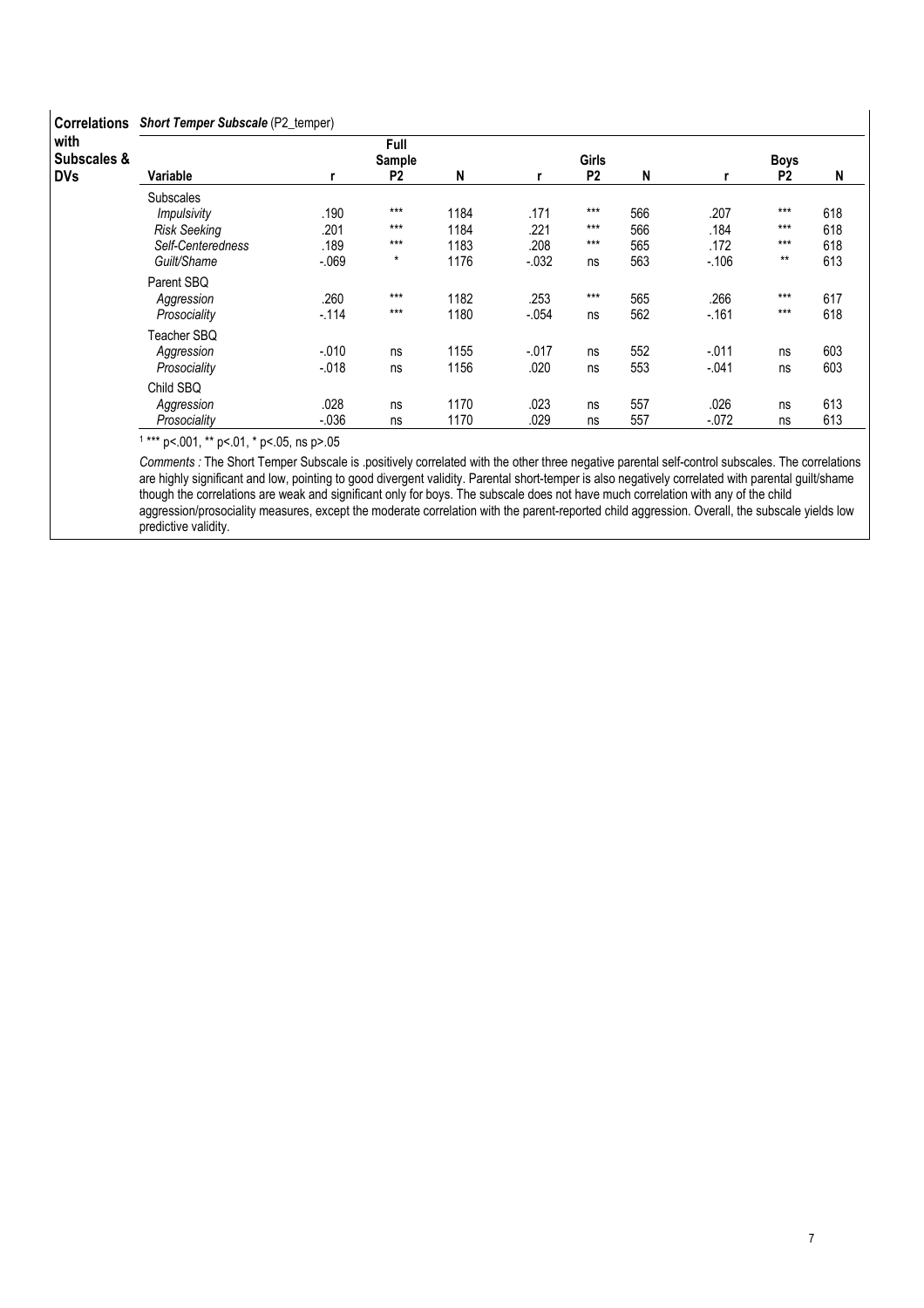# Parental Self-Control Scale – Subscale "Self-Centeredness"

#### Variable • 5-point Likert scale

### Values

- 1- strongly disagree 2- somewhat disagree
	- 3- neither agree nor disagree
	- 4- somewhat agree
	- 5- strongly agree
	-
	- 7- Does not apply (MISSING)
	- 8- Don't know/ Can't remember (MISSING)
	- 9- No answer/ Answer refused (MISSING)

### Variable

| Variable<br>Wording & | Variable Name    | Label               | Wordina                                                                                              | Missings (%) |
|-----------------------|------------------|---------------------|------------------------------------------------------------------------------------------------------|--------------|
| Case                  | P2 9010 10       | Self-Centeredness 1 | I look out for myself first, even if it means making things difficult for other people               | $(0.8\%)$    |
| <b>Summary</b>        | P2 9010 11       | Self-Centeredness 2 | If things I do upset people, it is their problem, not mine                                           | $(1.4\%)$    |
|                       | P2 9010 12       | Self-Centeredness 3 | I will try to get the things I want even when I know that it is causing problems for other<br>people | $(0.6\%)$    |
|                       | Total N = $1190$ |                     |                                                                                                      |              |

#### Descriptive

|  | Statistics |  |
|--|------------|--|
|  |            |  |

| Variable<br>Name | Label                              | Mean | <b>Standard</b><br><b>Deviation</b> | Min. | Max. | <b>Skewness</b> | Kurtosis | <b>Item-Scale</b><br>Correlation | $\alpha$ If Item<br>Removed<br>$(\alpha = .467)$ |
|------------------|------------------------------------|------|-------------------------------------|------|------|-----------------|----------|----------------------------------|--------------------------------------------------|
| P2_9010_10       | Self-<br>Centeredness <sup>1</sup> | 1.55 | .812                                |      |      | 1.77            | 3.41     | .332                             | .327                                             |
| P2_9010_11       | Self-<br>Centeredness 2            | 2.47 | 1.30                                |      |      | .505            | $-0.923$ | .256                             | .510                                             |
| P2 9010 12       | Self-<br>Centeredness 3            | .63  | .860                                |      |      | 1.43            | 1.67     | .332                             | .316                                             |

#### Sum Index Self-Centeredness Subscale (P2\_scentre)

Descriptive **Statistics** 

|                  |       |      | <b>Standard</b> |      |      | Skew- |          |    | <b>ANOVA</b> |      |
|------------------|-------|------|-----------------|------|------|-------|----------|----|--------------|------|
| Group            | N     | Mean | Deviation       | Min. | Max. | ness  | Kurtosis | df | F            | р    |
| Full sample      | 1,186 | .880 | .708            | .000 | 3.67 | .684  | .235     |    |              |      |
| Gender           |       |      |                 |      |      |       |          |    | .034         | .853 |
| Girls            | 566   | .884 | .699            | .000 | 3.67 | .534  | $-187$   |    |              |      |
| Boys             | 620   | .876 | .717            | .000 | 3.67 | .813  | .598     |    |              |      |
| Treatment        |       |      |                 |      |      |       |          | 3  | .471         | .702 |
| Control          | 315   | .889 | .685            | .000 | 3.33 | .588  | $-041$   |    |              |      |
| Triple P         | 283   | .915 | .727            | .000 | 3.67 | .701  | .474     |    |              |      |
| <b>PATHS</b>     | 332   | .851 | .679            | .000 | 3.33 | .610  | .084     |    |              |      |
| Combination      | 256   | .866 | .754            | .000 | 3.67 | .825  | .341     |    |              |      |
| Language         |       |      |                 |      |      |       |          | 8  | 3.63         | .000 |
| German           | 796   | .937 | .646            | .000 | 3.00 | .486  | $-148$   |    |              |      |
| Albanian         | 68    | .667 | .751            | .000 | 3.33 | 1.16  | 1.31     |    |              |      |
| Bos./Cro./ Serb. | 85    | .780 | .896            | .000 | 3.67 | 1.14  | .708     |    |              |      |
| English          | 18    | .685 | .631            | .000 | 2.00 | .671  | - 426    |    |              |      |
| Italian          | 17    | 1.14 | 1.05            | .000 | 3.33 | .621  | $-663$   |    |              |      |
| Portuguese       | 70    | .679 | .773            | .000 | 3.33 | 1.09  | .850     |    |              |      |
| Spanish          | 46    | .732 | .765            | .000 | 3.00 | 1.14  | 1.06     |    |              |      |
| Tamil            | 48    | .990 | .746            | .000 | 2.33 | .235  | - 874    |    |              |      |
| Turkish          | 38    | .675 | .815            | .000 | 3.67 | 1.75  | 4.04     |    |              |      |

Comments:

1) The scale has been constructed by taking the average of all the variables. The maximum number of missing values allowed was 1. For the purpose of rescaling, 1 has been subtracted from the total scale.

2) The results of the ANOVA are highly significant for the language groups (F(8,1177) =3.63, p<.001). ANOVA yielded no significant results for either the gender groups  $(F(1, 1184) = .034, p > .05)$  or the treatment groups  $(F(3, 1182) = .471, p > .05)$ .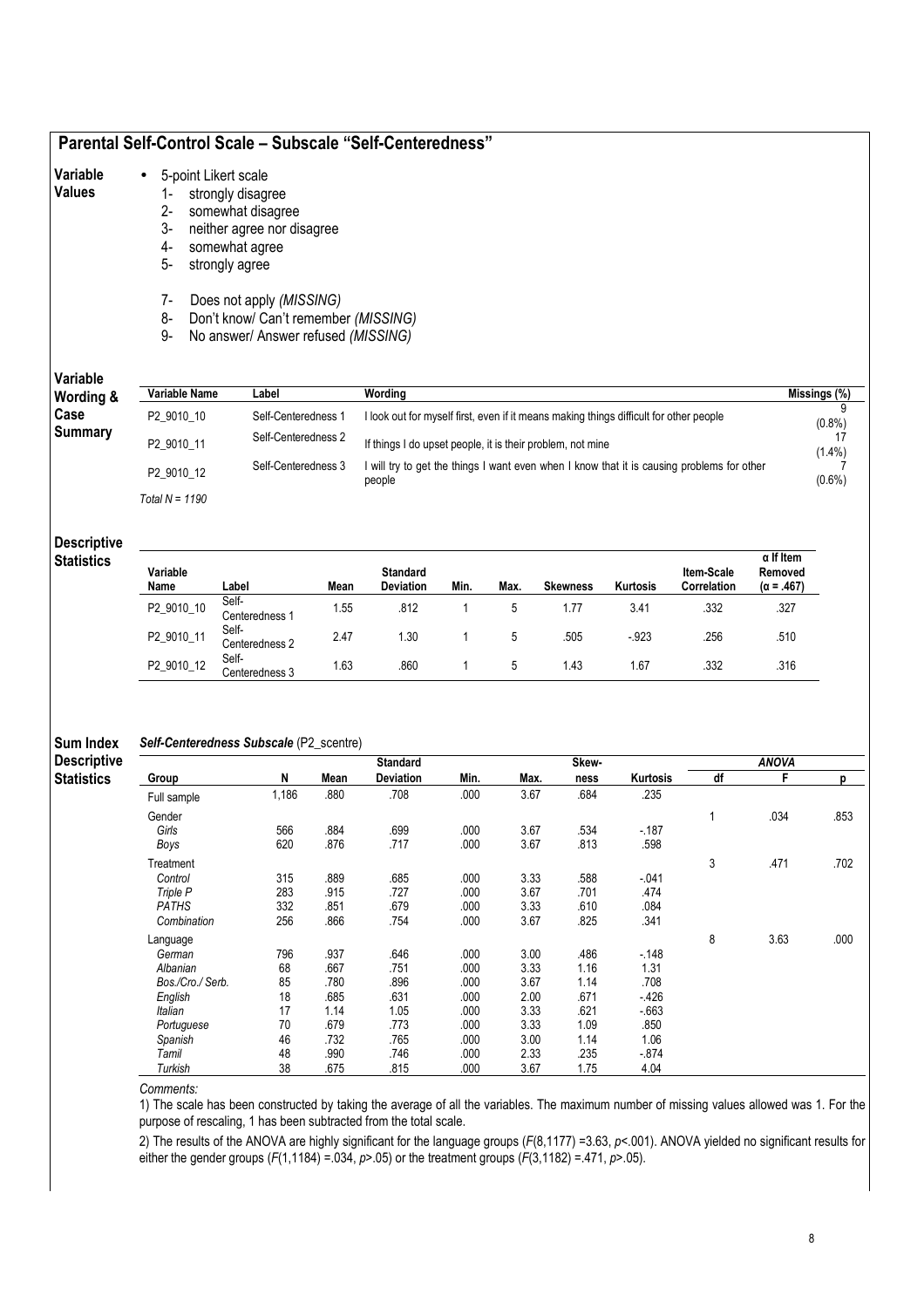### Correlations Self-Centeredness Subscale (P2\_scentre)

| <b>UUILEIALIUIS</b>            | <b>Self-Center editess Subscale</b> (1.2 Scenter) |          |                |      |         |                |     |          |                |     |
|--------------------------------|---------------------------------------------------|----------|----------------|------|---------|----------------|-----|----------|----------------|-----|
| with<br><b>Subscales &amp;</b> |                                                   |          | Full<br>Sample |      |         | <b>Girls</b>   |     |          | <b>Boys</b>    |     |
| <b>DVs</b>                     | Variable                                          |          | P <sub>2</sub> | N    |         | P <sub>2</sub> | N   |          | P <sub>2</sub> | N   |
|                                | <b>Subscales</b>                                  |          |                |      |         |                |     |          |                |     |
|                                | <i>Impulsivity</i>                                | .327     | $***$          | 1186 | .325    | $***$          | 566 | .329     | $***$          | 620 |
|                                | Risk-seeking                                      | .361     | $***$          | 1186 | .354    | $***$          | 566 | .367     | $***$          | 620 |
|                                | Short temper                                      | .189     | $***$          | 1183 | .208    | $***$          | 565 | .172     | $***$          | 618 |
|                                | Guilt/Shame                                       | .175     | $***$          | 1178 | .183    | $***$          | 563 | .167     | $***$          | 615 |
|                                | Parent SBQ                                        |          |                |      |         |                |     |          |                |     |
|                                | Aggression                                        | .172     | $***$          | 1185 | .170    | $***$          | 566 | .178     | $***$          | 619 |
|                                | Prosociality                                      | $-107$   | $***$          | 1182 | $-.079$ | ns             | 562 | $-134$   | $***$          | 620 |
|                                | Teacher SBQ                                       |          |                |      |         |                |     |          |                |     |
|                                | Aggression                                        | .013     | ns             | 1157 | .051    | ns             | 552 | $-0.012$ | ns             | 605 |
|                                | Prosociality                                      | $-033$   | ns             | 1158 | $-.058$ | ns             | 553 | $-0.016$ | ns             | 605 |
|                                | Child SBQ                                         |          |                |      |         |                |     |          |                |     |
|                                | Aggression                                        | $-.003$  | ns             | 1172 | $-.015$ | ns             | 557 | .006     | ns             | 615 |
|                                | Prosociality                                      | $-0.022$ | ns             | 1172 | $-.002$ | ns             | 557 | $-0.035$ | ns             | 615 |

1 \*\*\* p<.001, \*\* p<.01, \* p<.05, ns p>.05

Comments : The Self-Centeredness Subscale is positively correlated with all the three other negative subscales. The correlations are highly significant and range from low to moderate, pointing to good divergent validity. Parental self-centeredness, however, is also positively correlated with the guilt/shame subscale. The subscale does not have any correlation with any of the child aggression/prosociality measures, except the low correlation with the parent-reported child aggression/prosociality. Overall, the subscale yields low predictive validity.

 $\overline{1}$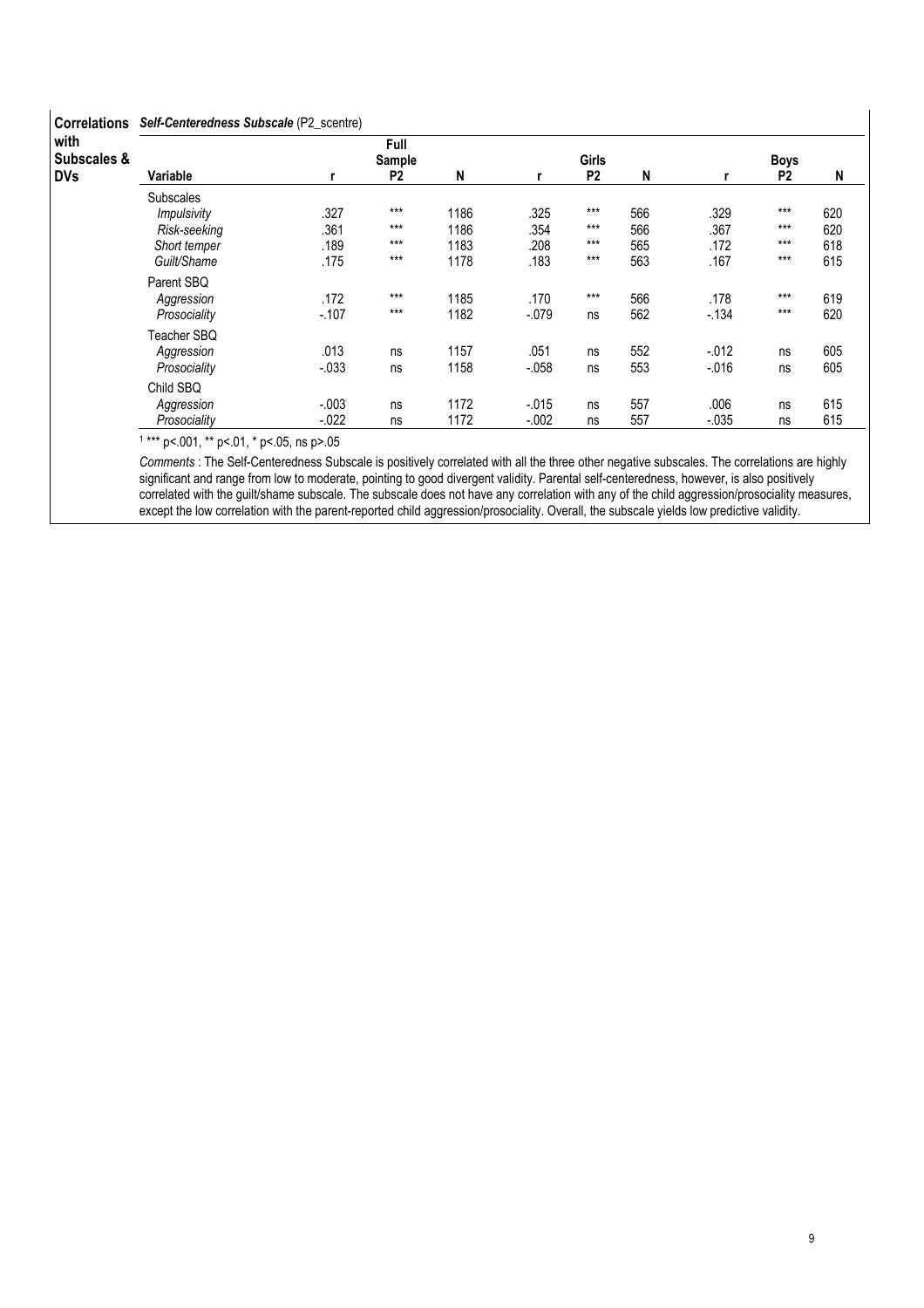# Parental Self-Control Scale – Subscale "Guilt/Shame"

| Variable |  |  | 5-point Likert scale |
|----------|--|--|----------------------|
|----------|--|--|----------------------|

### Values

- 1- strongly disagree 2- somewhat disagree
	- 3- neither agree nor disagree
	- 4- somewhat agree
	- 5- strongly agree
	- 7- Does not apply (MISSING)
	- 8- Don't know/ Can't remember (MISSING)
	- 9- No answer/ Answer refused (MISSING)

# Variable

| Variable<br>Wording & | Variable Name    | Label         | Wordina                                             | Missings (%)    |
|-----------------------|------------------|---------------|-----------------------------------------------------|-----------------|
| Case                  | P2 9010 13       | Guilt/Shame 1 | I often feel bad when I do something wrong          | $(1.0\%)$       |
| <b>Summary</b>        | P2 9010 14       | Guilt/Shame 2 | I always feel bad if I am late paying back a friend | 23<br>$(1.9\%)$ |
|                       | P2 9010 15       | Guilt/Shame 3 | I always feel guilty when I do something wrong      | 16<br>$(1.3\%)$ |
|                       | Total $N = 1190$ |               |                                                     |                 |

#### **Descriptive**

| Statistics |  |
|------------|--|
|            |  |
|            |  |
|            |  |

| Variable                   |               |      | Standard  |      |      |                 |          | <b>Item-Scale</b> | $\alpha$ If Item<br>Removed |
|----------------------------|---------------|------|-----------|------|------|-----------------|----------|-------------------|-----------------------------|
| Name                       | .abel         | Mean | Deviation | Min. | Max. | <b>Skewness</b> | Kurtosis | Correlation       | $(\alpha = .665)$           |
| P2 9010 13r                | Guilt/Shame 1 | 1.78 | 95334     | .00  | 5.00 | 1.51            | 2.18     | .541              | .501                        |
| P2 9010 14r                | Guilt/Shame 2 | 1.97 | 1.15      | .00  | 5.00 | 1.21            | .592     | .393              | .690                        |
| P <sub>2</sub> 9010<br>15r | Guilt/Shame 3 | 2.01 | 1.10      | .00  | 5.00 | 1.09            | .428     | .514              | .517                        |

Comment: All the three items have been reverse-scored.

### Sum Index

Descriptive

**Statistics** 

### Guilt/Shame Subscale (P2\_guilt)

|                  |       |      | <b>Standard</b>  |      |      | Skew- |          |              |      |      |
|------------------|-------|------|------------------|------|------|-------|----------|--------------|------|------|
| Group            | N     | Mean | <b>Deviation</b> | Min. | Max. | ness  | Kurtosis | df           | F    | D    |
| Full sample      | 1,179 | .917 | .835             | .000 | 4.00 | 1.04  | .904     |              |      |      |
| Gender           |       |      |                  |      |      |       |          | $\mathbf{1}$ | .141 | .236 |
| Girls            | 564   | .947 | .878             | .000 | 4.00 | 1.01  | .651     |              |      |      |
| Boys             | 615   | .890 | .793             | .000 | 4.00 | 1.05  | 1.14     |              |      |      |
| Treatment        |       |      |                  |      |      |       |          | 3            | .702 | .551 |
| Control          | 311   | .940 | .813             | .000 | 4.00 | 1.12  | 1.40     |              |      |      |
| Triple P         | 282   | .938 | .832             | .000 | 4.00 | .862  | .409     |              |      |      |
| <b>PATHS</b>     | 332   | .930 | .839             | .000 | 4.00 | .981  | .733     |              |      |      |
| Combination      | 254   | .850 | .860             | .000 | 4.00 | 1.24  | 1.31     |              |      |      |
| Language         |       |      |                  |      |      |       |          | 8            | 8.43 | .000 |
| German           | 791   | 1.05 | .805             | .000 | 4.00 | .915  | .747     |              |      |      |
| Albanian         | 66    | .533 | .920             | .000 | 4.00 | 2.43  | 5.55     |              |      |      |
| Bos./Cro./ Serb. | 85    | .663 | .840             | .000 | 3.67 | 1.52  | 1.93     |              |      |      |
| English          | 18    | .778 | .676             | .000 | 2.00 | .153  | $-1.24$  |              |      |      |
| Italian          | 17    | .745 | .712             | .000 | 2.00 | .306  | $-1.46$  |              |      |      |
| Portuguese       | 70    | 529  | .717             | .000 | 3.67 | 2.045 | 5.26     |              |      |      |
| Spanish          | 46    | .746 | .919             | .000 | 4.00 | 1.51  | 2.33     |              |      |      |
| Tamil            | 48    | .847 | .875             | .000 | 3.00 | .687  | $-763$   |              |      |      |
| Turkish          | 38    | 623  | .824             | .000 | 3.67 | 1.75  | 3.78     |              |      |      |

Comments:

1) All the three items have been reverse-scored and then the scale has been constructed by taking the average of all the reverse-scored variables. The maximum number of missing values allowed was 1. For the purpose of rescaling, 1 has been subtracted from the total scale.

2) The results of the ANOVA are highly significant for the language groups  $(F(8,1170) = 8.43, p < 001)$ . ANOVA yielded no significant results for either the gender groups  $(F(1,1177) = 141, p > 05)$  or the treatment groups  $(F(3,1175) = 702, p > 05)$ .